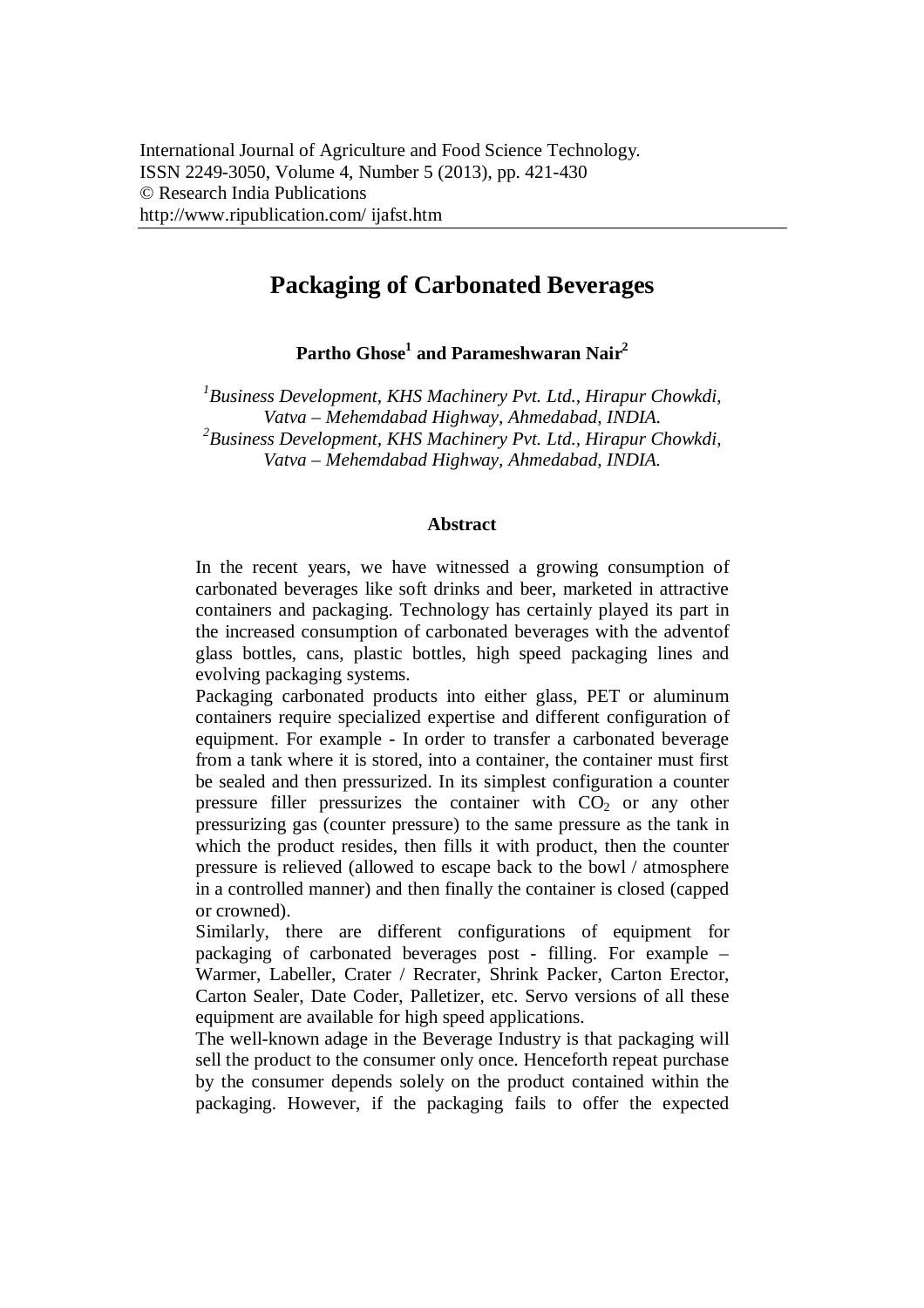functionality, the consumer may choose an alternative brand (in similar or even a different packaging format) irrespective of the product quality.

In order to have a brief understanding of the packaging line formation for carbonated beverage application, this paper, highlights the various configurations of packaging equipment for different types of containers used in India.

**Keywords**: Carbonated; packaging; containers; filling.

# **1. Introduction**

In a world undergoing continual change, with a population well above seven billion, the challenge facing the beverage industry is perhaps increasingly complex. To provide products that are wholesome, durable, acceptable in character and even interesting to the consumer has been the objective for many years.

It is not the product alone, however, which encourages and develops sales. The container and packaging must play their part in safeguarding the beverage, offering appropriateness to the intended outlets and affording maximum convenience to the consumer. Packaging technology during the past few decades has risen to these challenges by a series of major breakthroughs interspersed with periods of refinement and improvement. The milestones are many and varied and are described briefly in this paper.

## **2. Line Layouts**

## **2.1 Glass Bottle Filling Line**

The bottles used in a glass bottle filling line can be either single-trip or returnable. But considering the cost factor, in Indian market, returnable bottles are preferred more than the single-trip bottles. Hence, only 15-20% new bottles are added every year to the existing lot.

If a container is to be filled efficiently then the complete filling line and other necessary processes must be correctly designed. In a typical glass bottle filling line, the first operation is to unload the empty bottles or crates onto a conveyor. For very low speed operations this is still done manually, but as this activity is very labour intensive, most modern production lines do this automatically. Returnable glass bottles are packed in plastic crates, mostly in 12s for large bottles and in 24s for small bottles, which have been stacked on the pallet to a pre-determined stacking pattern. A depalletiser is used to remove each layer of crates from the pallet and send them to the decrater for unloading of the bottles from the crate to the bottle conveying system.

From the decrater, bottles are fed to a bottle washer, which fully washes the returnable glass bottles to minimise microbiological contamination of the product to be packaged by the container, ensuring that no extraneous objects such as pieces of glass,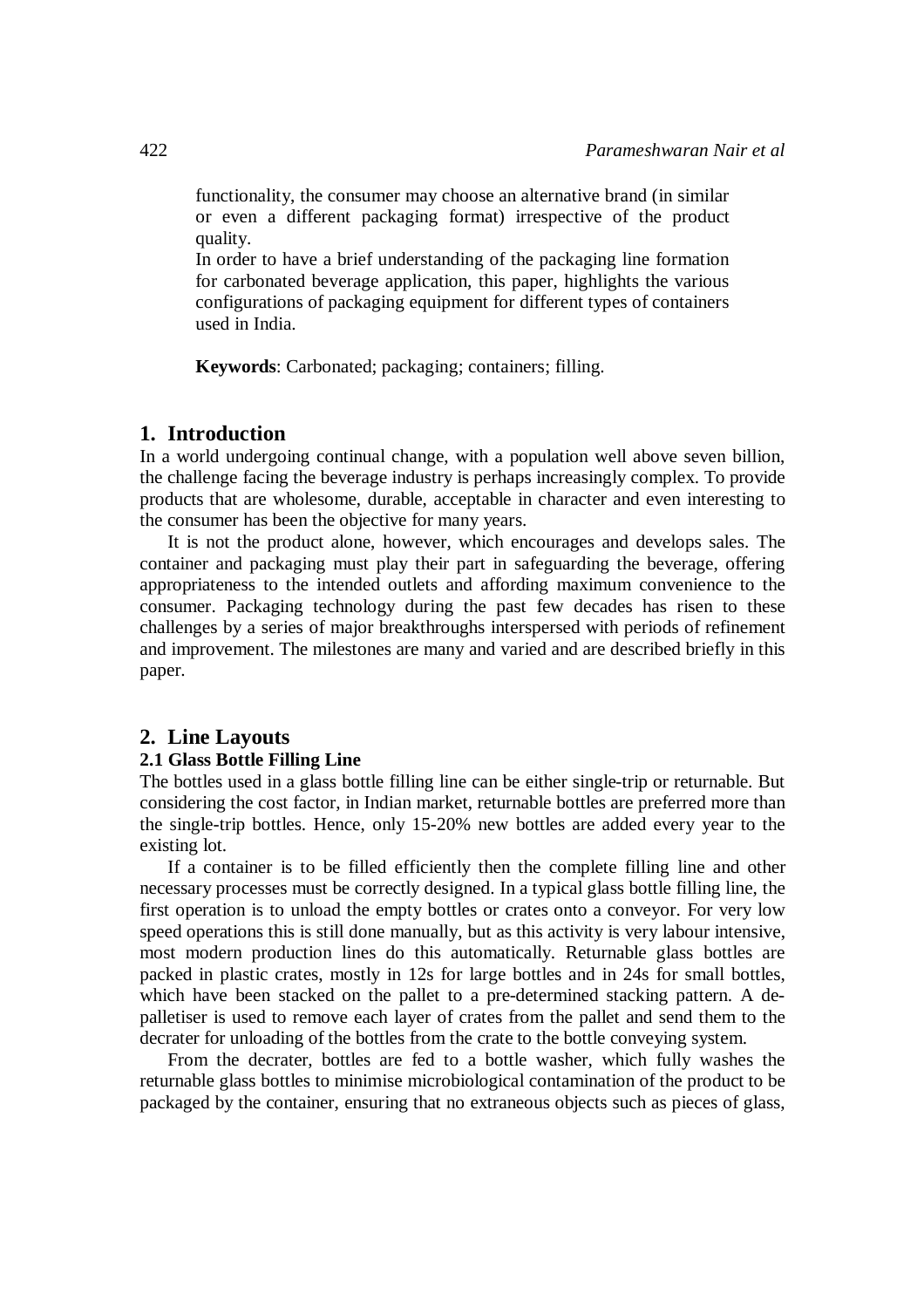etc. are present, and removing any old labels, ink jet coding and small particulates such as sand and dust. After washing it is necessary to inspect bottles for soiling, chipped necks, residual liquid and foreign objects usually down to some 2.5 mm which is the optical limit of most bottle inspectors. It is even possible to remove scuffed bottles.

The returnable glass bottle washer can be either single- or double-ended. Bottles are fed by conveyor into the washer infeed, where they are channeled into rows and hence into the washer bottle pockets which are made of either steel or plastic. Bottles are conveyed throughout the washer in these pockets which are attached to an endless chain. A typical treatment, where the carrier chains dip in and out of soak tanks (caustic zone), cycle allowing sufficient time to 'soak' in each part of the cycle, would be:

- 1. Pre-warm the bottles to 30°C by rinse water,
- 2. Empty the residue from the bottles,
- 3. Pre-rinse using warm water at ca. 55°C,
- 4. Invert the bottles to empty them,
- 5. Immerse the bottles in a ca. 1.5% caustic solution at some 60°C,
- 6. Rinse the bottles at some  $60^{\circ}$ C and then empty the caustic solution out,
- 7. Repeat steps 5 and 6 at some 80°C,
- 8. Rinse with warm water at some 60°C and invert the bottles to empty the contents,
- 9. Rinse at some 50°C and empty the bottles,
- 10. Repeat step 9 at 30°C and empty the bottles,
- 11. Final rinse with clean treated water and empty the contents of the bottle.

When using glass, it is most important that the rate of temperature rise and fall of the bottle is well controlled so as not to introduce thermal stresses which could lead to bottle weakening. These are normally given as - not more than an increase of 42°C or a decrease of 28°C in any individual step. Within the washer old labels are removed during the soak operations and conveyed away from the machine to a compactor. Pumps circulate caustic lye (Sodium Hydroxide), which assists the flushing of label material into the drum filters, thus minimizing the build-up of paper pulp in the soaking baths. A sluice system allows broken glass to be deposited into bins. Bottles are jet washed internally by rotating cross-flow spray nozzles, the bottles being selfcentered in the pockets to maximize this jetting action within the bottle.

While the bottles are being washed, crates go through a crate washer that removes any debris and attempts to keep the crates in reasonable condition. After the washer, the bottles are fed by conveyor through an empty bottle inspector to the filler and crowner/capper monoblock. Closures are fed to the crowner/capper by pneumatic transport/belt conveyor to the closure hopper.

The patch labeller is usually placed after the pasteurizer in a typical glass bottle filling line. But, if no pasteurization is required, like that of in carbonated soft drinks, then the labeller can be placed just after the filler or can even be monoblocked with the filler. Generally, in India, there is no trend of using labels for carbonated soft drinks in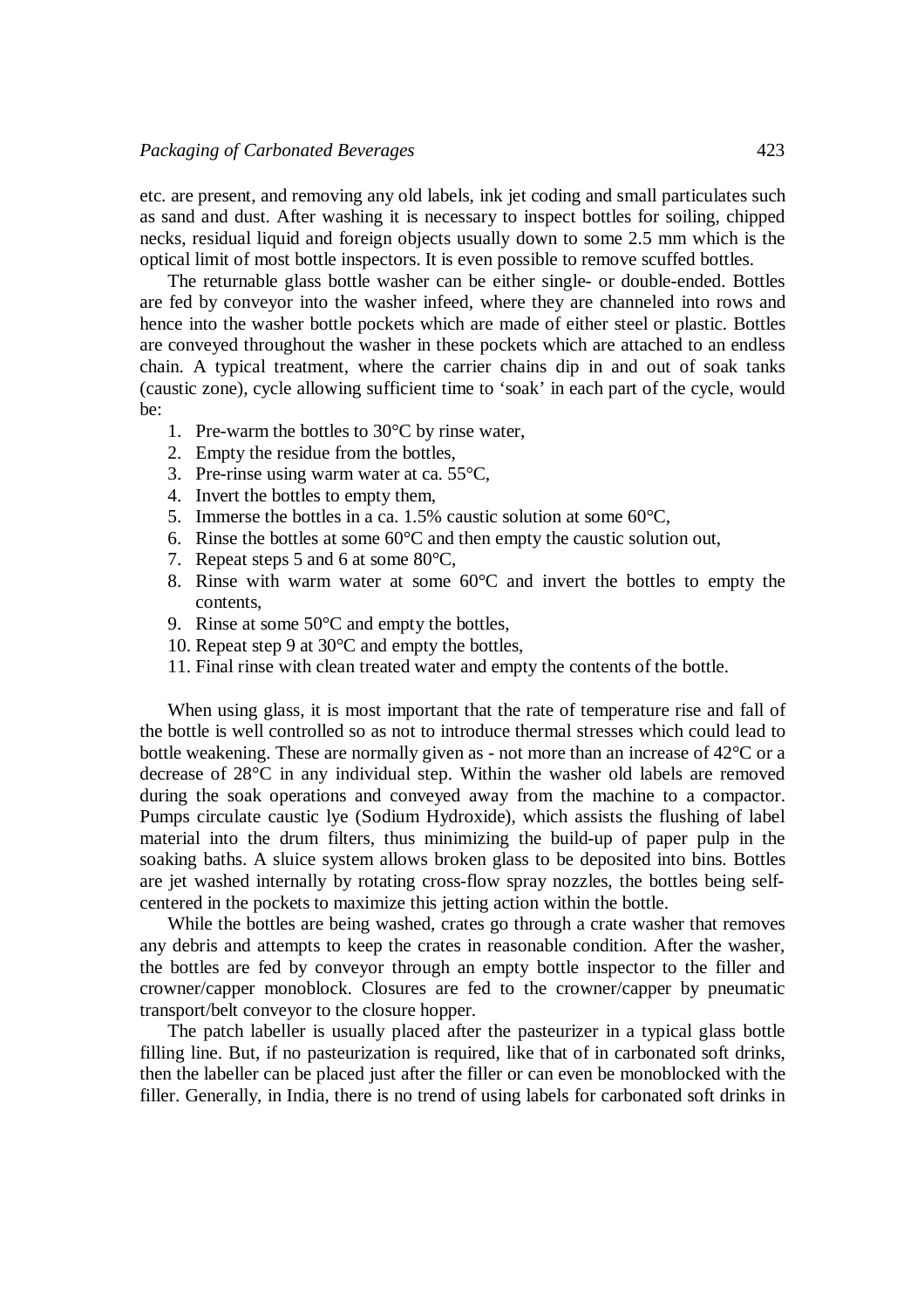glass bottles. Instead, pre-printed glass bottles are used. In that case, the entire labeller is eliminated.

After labelling, the bottles and crates meet up and the bottles are re-crated and subsequently palletized. For single-trip glass bottles, a rinser replaces the washer and packing is done either on a wraparound shrink wrapper or packed into a case prior to palletisation.



**Figure 1**: Typical returnable glass bottle filling line.

## **2.2 PET Bottle Filling Line**

For creating the layout of a PET bottle filling line for carbonated beverages many factors need to be considered, like the bottle sizes, bottle design, bottle diameter and the amount of accumulation needed. Where PET bottles are blow moulded directly onto the filling line, the general practise is to buffer the bottles between units. For small bottles up to 600 ml capacity, this is primarily done with empty bottle silos holding several hours of production, while for large bottles they are either buffered on line with a bottle accumulator of minimum 10 minutes capacity or the bottles are palletized and then de-palletised onto the filling line. Buffering on an air conveyor can only be considered for short time filler stoppages up to a few minutes at most.

While a filler can start virtually instantaneously after a stoppage, a blow moulder has to first reach its operating temperature, even though during a stoppage it may only go back to half heat conditions to allow for more efficient re-starts. Any stoppage of the blow moulder will inevitably cause preform and bottle losses. As this machine is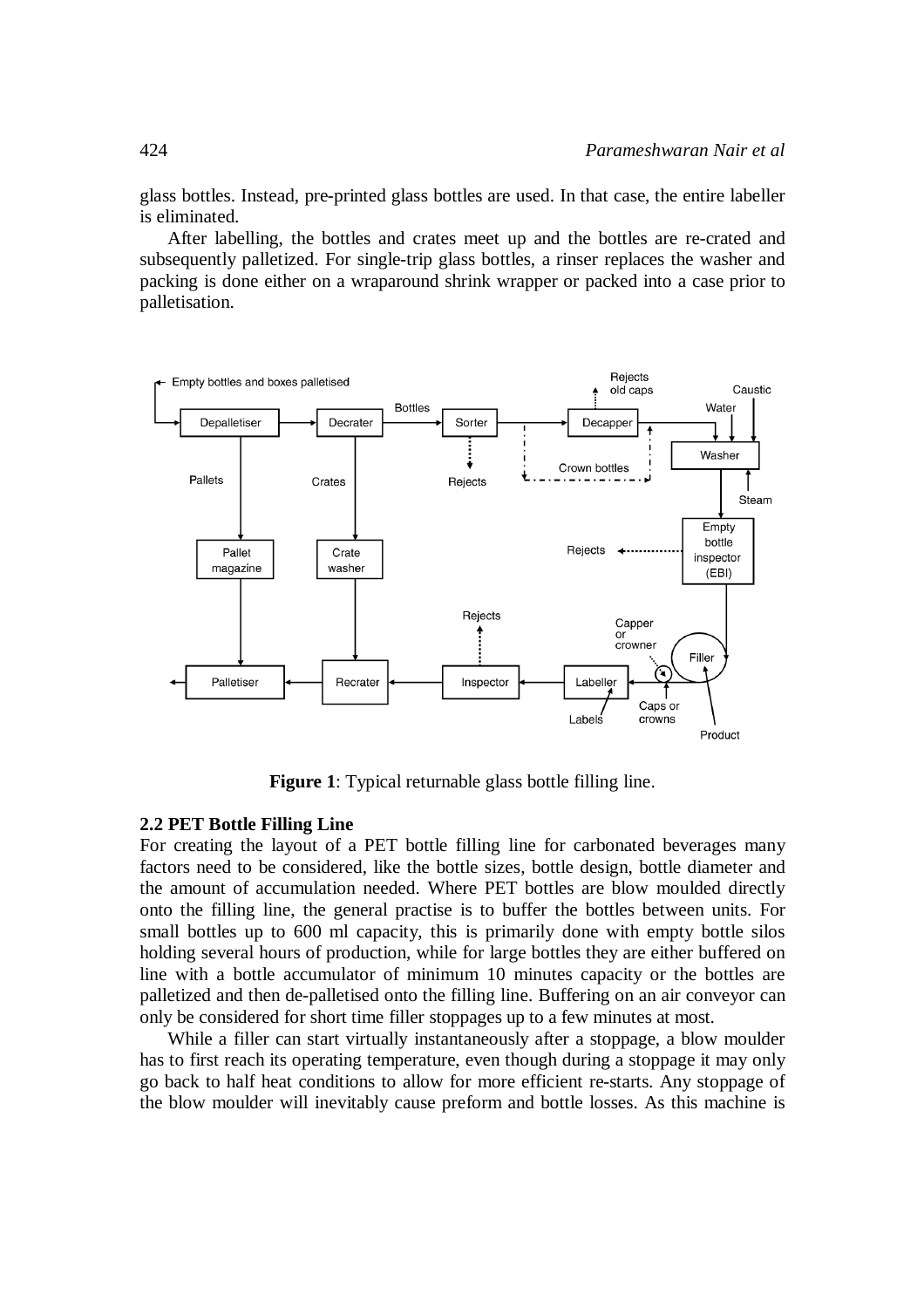probably one of the most efficient on any bottling line, it should not be stopped unless essential. It should be considered the master machine for the line.

Generally, the blow moulder is connected to the filler using an air conveyor in between for minimal buffer. It is not feasible to use both a silo and an air conveyor, as bottles tend to shrink during storage.New and older bottles will have differing fill heights in case of a volumetric filler, a situation often not appreciated by marketing departments who evaluate consumer reactions.

Silos are designed to minimise the risk of bottles being crushed; they should allow a good distribution of bottles within the silo with almost complete emptying being possible. Silos employ catch nets within to lessen bottle damage. From a silo, bottles are fed to an unscrambler which produces an outfeed of bottles in single file to an air conveyor. As the risk of bottle contamination within the silo exists, all bottles need to be rinsed prior to filling although silo sites must be kept as clean as possible to minimise such contamination.

Bottle rinsers, often mono-blocked to the filler/capper, are normally rotary machines that inject fresh water into the bottles in a prescribed manner to ensure good rinsing of all the bottle internal surfaces. Bottles are usually fed to the rinser by air conveyor supported on their neck rings. They are transferred to the infeed worm and starwheel of the rinser with the neck gripped and held by this throughout the whole rinsing operation. The bottles are rotated into a vertical upturned position and rinsed, with pre-set cycle time for jetting with a cleaning agent, followed by sterile water jetting and draining. Rinsers using ionized air as rinsing medium are also available.

In order to eliminate the chances of bottle contamination in between the blow moulding and filling stages, a new concept of coupling the Blow Moulder directly to the Filler is catching attention within the industry. Blocking the Blow Moulder and the Filler avoids any exposure of the bottles with the atmosphere and hence prevents bottle contamination as in case of an air conveyor or a silo. Thus, the bottle rinser can be eliminated out of the system.

Because of the carbonated beverages being filled at lower temperature, condensate gets accumulated on the filled containers. This results into problems with labelling or subsequent film wrapping. Hence, after cold filling, the bottles need to be passed through a warmer in which the filled bottles are sprayed with hot water for bringing up the temperature of the bottles up to room temperature. Warmer can be eliminated out of the line if a warm filling method is adopted using a filler with high capacity bowl.

The bottles are passed through air blower for drying prior to labelling.The labels used are primarily plastic, as this allows for bottle creep with the small amount of give in the plastic that paper does not have. The packaging end of the line after labelling depends on the bottle design and also on the aesthetics intended by the manufacturer. A shrink packer(using film only, film and pad or film and tray) and"Pick and Place" or "Wrap-around" type carton packer is included for secondary packaging in the line for PET application.

The packs are then transported on pack conveyors to the Palletiser in which the packs are stacked over a wooden/plastic pallet in pre-determined layer formations to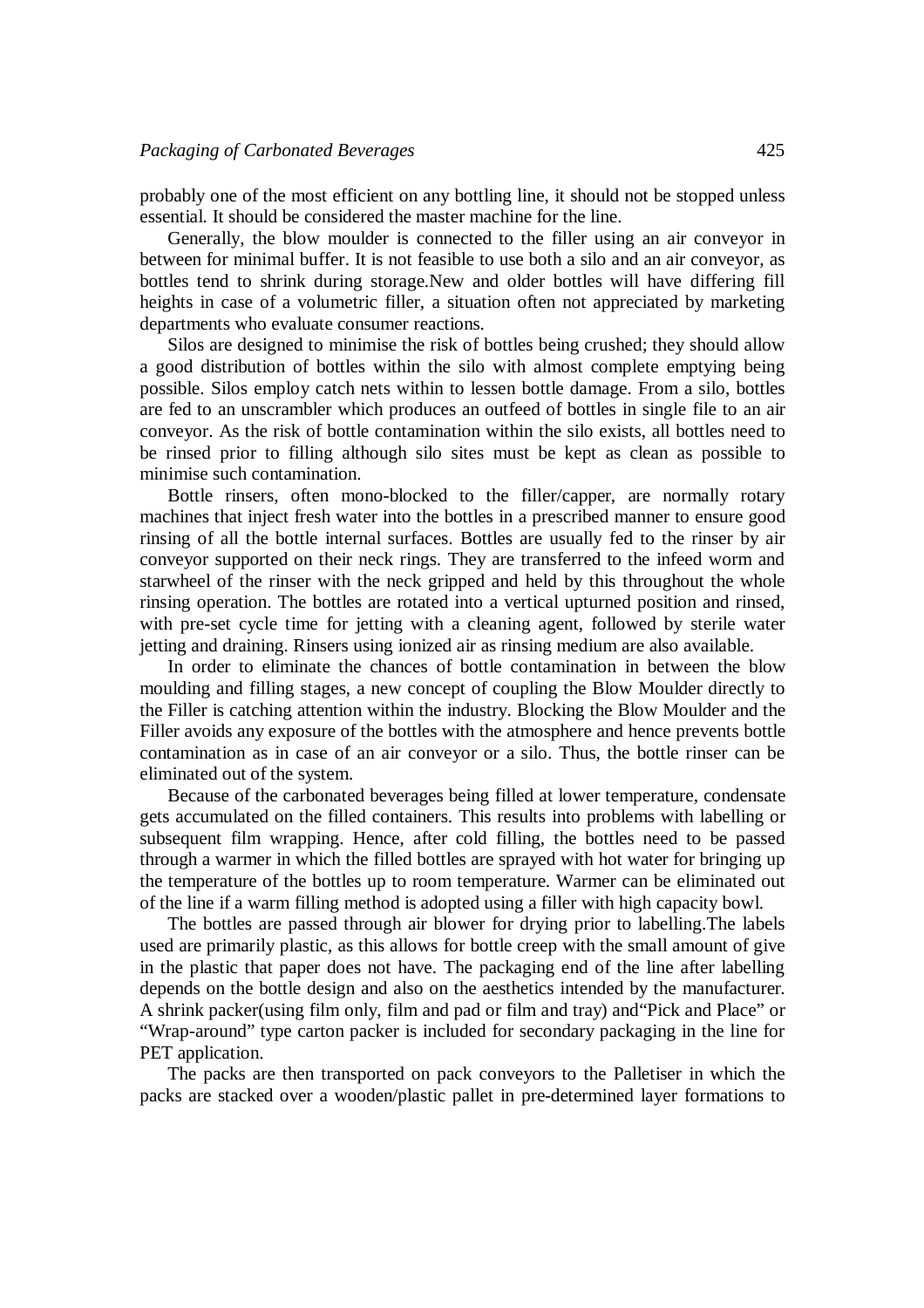form a multi-layer pallet. Following palletisation, the pallet lots are then stretch wrapped and delivered either by conveyor or fork lift truck to the warehouse. During this process, the bottle will have been coded, as will the pack and the pallet. This gives full traceability throughout the supply chain.



**Figure 2**: A compact PET bottle filling line.

# **3. Key Equipment**

## **3.1 Counter Pressure Fillers**

Filling a carbonated beverage into a container at high speed requires a specialized piece of equipment called Counter Pressure Filler. There are a number of different configurations of such fillers. A rotary type counter pressure filler is to be used in case of automated high speed lines. Basically, the rotary configuration allows for time sharing. By increasing the circumference of the filler, more number of valves can be accommodated with equal time for each container to go through its filling cycle.

In the process of beverage carbonation,  $CO<sub>2</sub>$  is dissolved under pressure and will remain in solution while it is kept under pressure. The pressure required to maintain  $CO<sub>2</sub>$  in solution depends on the content required (called as Gas Volume) in the beverage and the temperature. Higher  $CO<sub>2</sub>$  contents require higher pressures at a given temperature and, conversely, lower temperatures for a given content require lower pressures. The filler bowl must, therefore, be kept under the appropriate pressure during the filling process.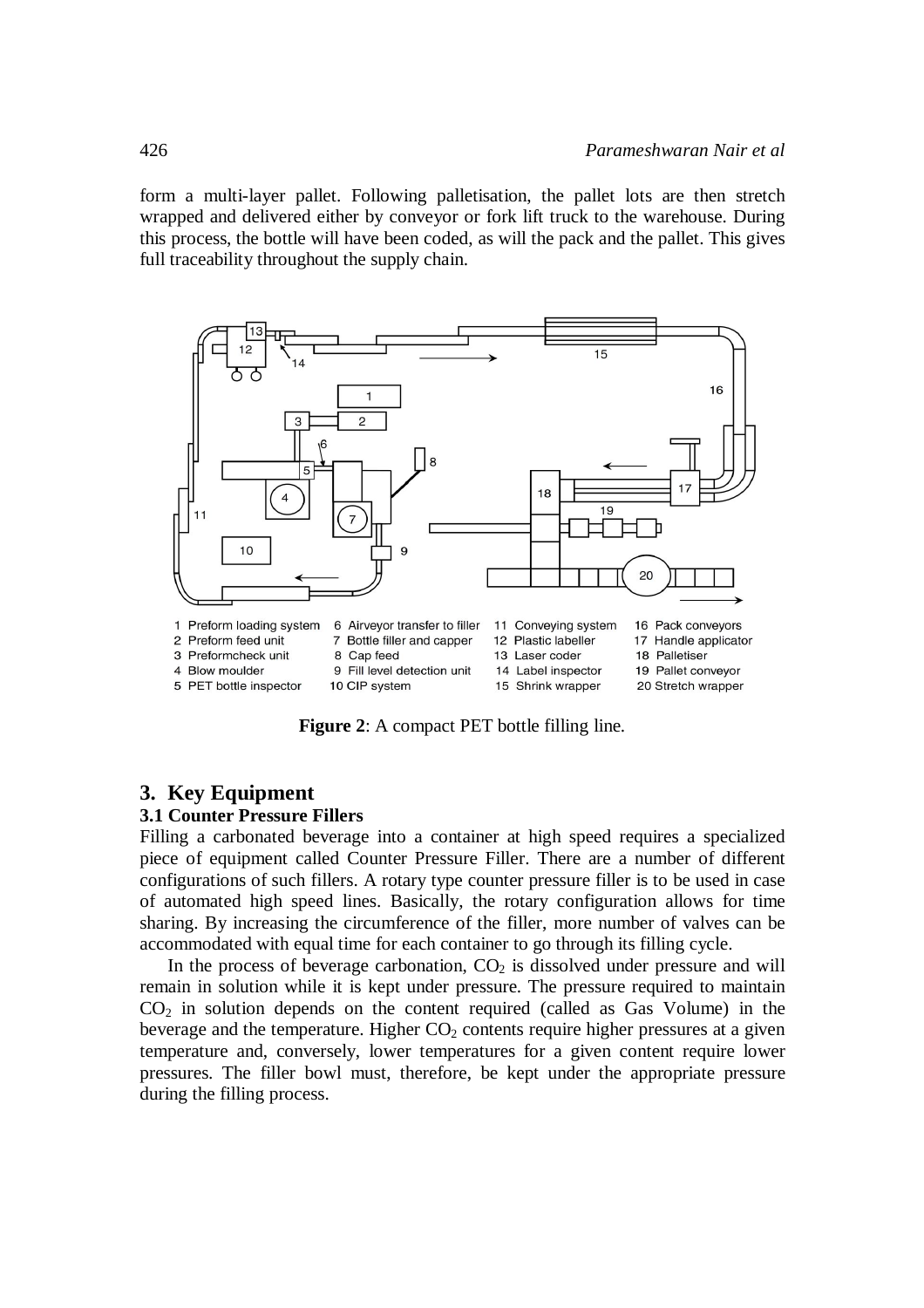

The above figure indicates the solubility of  $CO<sub>2</sub>$  in water at various temperatures and pressures. During the filling process, it is important that the beverage is handled gently to prevent  $CO<sub>2</sub>$  coming out of solution as a result of agitation. As some disturbance of the beverage is inevitable during filling, it is common practice to set the head pressure in the filler bowl 1 bar above the beverage saturation pressure.

In order to maintain the beverage under pressure throughout the filling process it is also necessary to pressurize the container to the same pressure as the filler bowl. This procedure is carried out on a counter-pressure filler. The complete filling process on a counter-pressure filler can be split into the following phases:

- 1. Evacuation
- 2. Flushing with gas
- 3. Pressurising with gas
- 4. Filling
- 5. Settling and snifting.

This complete filling process is used for filling beverages like beer which are particularly sensitive to oxygen and which can also be susceptible to foaming. Other types of counter-pressure fillers utilise only some of the above phases. Evacuation can be carried out only in rigid containers like glass bottles.

The rotary fillers can broadly be classified into two types based on the filling process: (i) Level Filling and (ii) Volumetric Filling. Fillers with the level filling concept can further be classified in to three types based on their valve operating mechanism as (i) Mechanical (ii) Electro - pneumatic and (iii) Electronic (probe based). The volumetric fillers can be again of two types based on the type of flow meter used: (i) Mechanical flow meter (turbine type) and (ii) Electromagnetic flow meter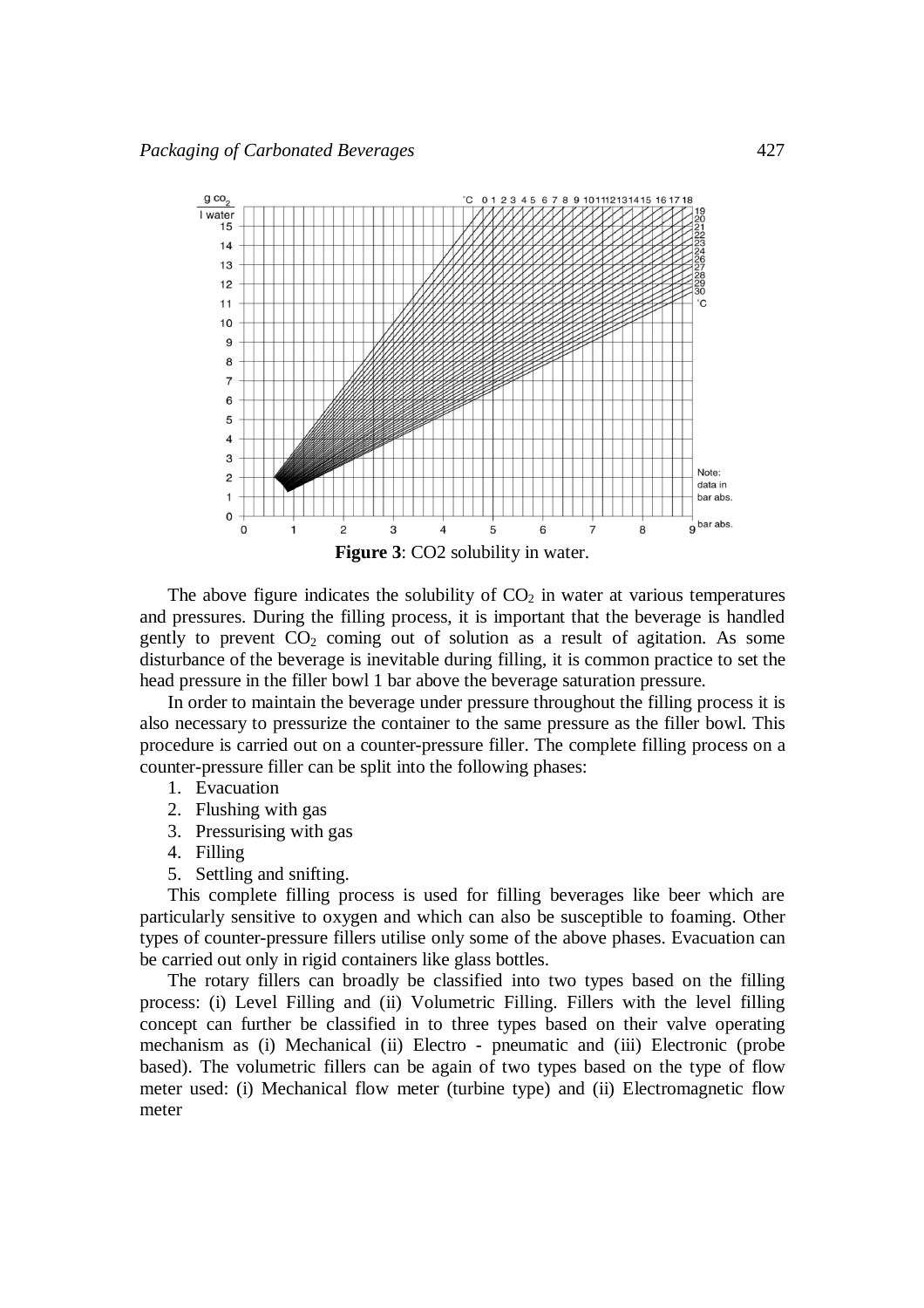Filler with level filling is the most traditional and commonly used type of filling machines. In this type, the fill level is determined by the length of the vent tube that enters the bottle, during the filling stage. Generally speaking, to change the level in the bottle, the vent tube must also be changed.

In a mechanically operated valve all movements are controlled mechanically. Component parts of the filling valve which are inside the filler bowl (the product valve and gas needle) are operated by a control lever which, in turn, is raised and lowered by cams external to the ring bowl. Pressurisation and filling phases are controlled by this operation. The snift phase is operated by the snift button located at the base of the filling valve being activated by an external cam.

The electro - pneumatic type consists of mechanical filling valves with electro pneumatic control. This type of filling valve has a product valve and gas needle controlled by a pneumatic cylinder on top of the filler bowl. A pneumatic diaphragm valve operates the snift phase. All operations are electronically controlled, eliminating the control cams on the outside of the filler bowl. As filling phases are controlled electronically, optimum filling is possible at varying speeds. Fill level is controlled by the vent tube and it is still necessary to change the tube for bottles with different fill points, as with the mechanically controlled valve.

In the electronic type, a level probe is integrated into the vent tube. This allows the level control to be operated from the level probe. This type of valve is particularly suitable when bottles with different fill points are being filled as the fill level can be adjusted electronically.

In the volumetric type, a flow meter is placed in the filling path. This allows the mechanical filling valve to be replaced by a completely new streamlined valve as fill volume is controlled by a pneumatic actuator operated with reference to the input received from the flow meter. The entire filling process is controlled by a microprocessor positioned in the centre of the filler carousel. All process steps are controlled not using mechanical cams but through pneumatic control elements.

#### *3.1.1 Oxidation in biological carbonated beverages*

In case of biological carbonated beverages like beer and aerated juices or nectars, even a small amount of oxygen entering the beverage during the filling process can result into oxidation. Oxidation harms the product at a minimum by severely impacting its flavour profile and at a maximum by destroying it entirely, making it unfit for human consumption. There are two components to this. The first is air pickup during the fill process. The second is headspace air. Both of these must be dealt with.

The first is addressed with single, double or triple pre-evacuation. Pre-evacuation is the process of evacuating the air from the container to be filled with a product, prior to filling the container. Basically, the container is sealed, evacuated, charged with an inert gas (mostly  $CO<sub>2</sub>$ ) and if required the last two steps are repeated once or twice before final filling. This process protects the product filled in the container from the effects of oxidation. The second is addressed with a fobbing unit which foams the product in the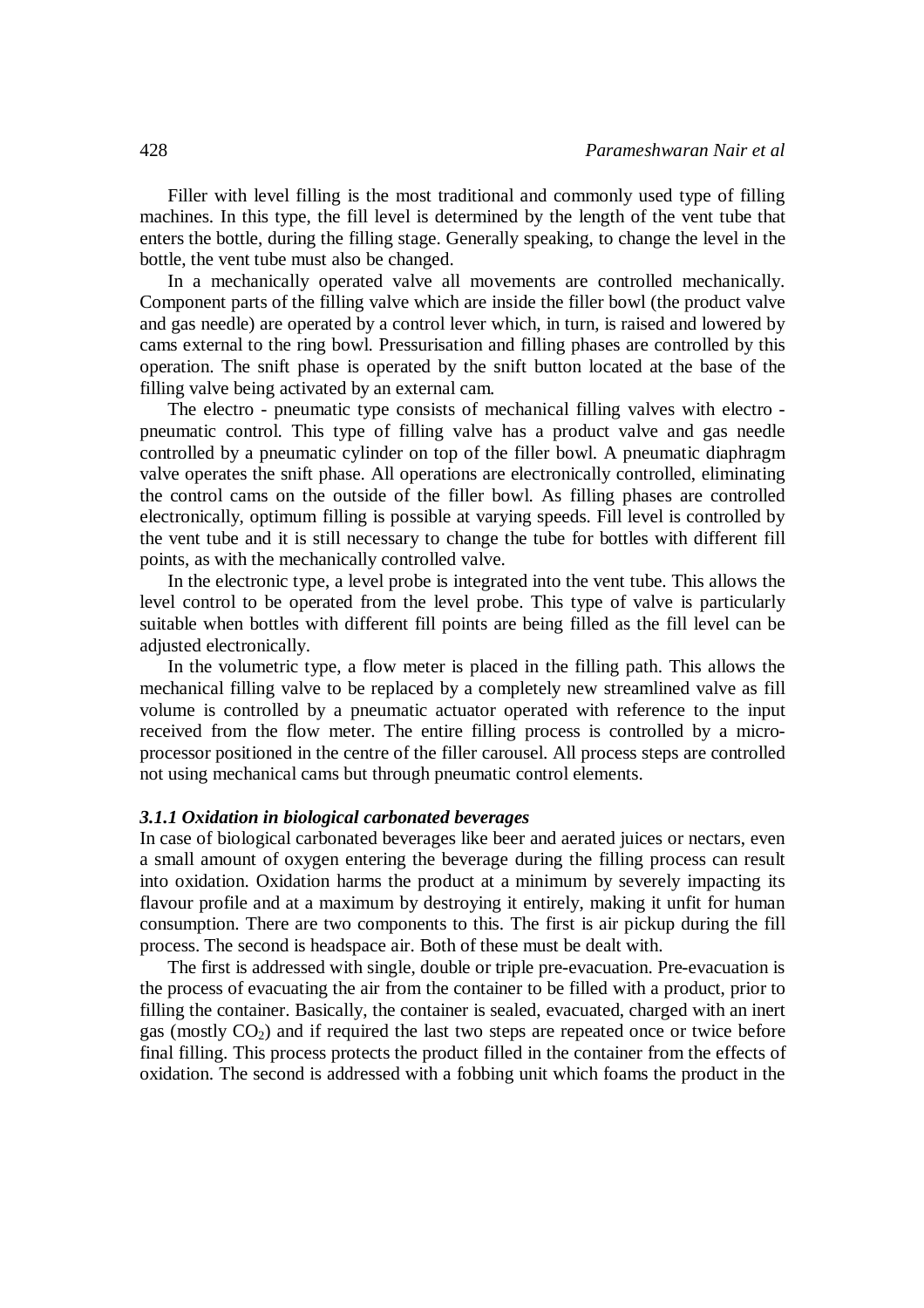container using high-pressure hot water jet while travelling from the filler to the crowner or capper.

#### **3.2 Labeller**

Labellers can be classified upon the type of label to be applied on the container i.e. paper or plastic and wraparound or patch. Normally, labels are applied with cold glue as patch for returnable glass bottles and with hot – melt glue as wraparound label for PET bottles.

In a patch labeller, pre – cut labels are removed from the stationary label magazine by means of a controlled cold glue film applied to the front surfaces of the aluminum glue pallets profiled to the shape and size of the labels. Labels are then removed from the pallets by a mechanical gripper cylinder that transfers them to the containers. A system of brushes and sponge rollers then smooth the label on to the bottle.

The wraparound labeller transfers a continuous web of labels from a reel on the reel stand to the container via a cutting drum and a vacuum drum. The label web is cut to individual labels on the cutting drum and held by a vacuum drum where hot glue is applied to a strip along the leading and trailing edges. The labels are then transferred to the container by the rotating vacuum drum itself. A label applicator ensures that the labels are correctly positioned on the containers.

Difference between hot melt glue and cold glue:

- (1) Hot melt adhesives have quick bonding property making it suitable for high speed applications unlike the cold glue.
- (2) Pressure sensitivity of hot melt glue is more than the cold glue which allows a degree of slip in case of bottle creep. Hence, hot melt glue is mostly used for PET bottles in which bottle creep is unavoidable.
- (3) Most of the hot melt glues are not soluble in water. Hence, cannot be used for refillable bottles which need to be cleaned in a Bottle Washer.

## **3.3 Secondary Packaging systems**

The packaging which collates a number of primary packs for distribution from the filler to the retailer and the point of sale is called secondary packaging. There are three main secondary packaging systems used for carbonated soft drinks: (1) Automatic recrater (pick and place type) (2) Shrink packer (3) Wrap-around packer

Each has its benefits and is used for a variety of reasons. It is vital to control secondary packaging to the same degree as product and primary packaging.

#### *3.3.1 Automatic Recrater (Pick and Place type)*

Hand loading of bottles into crates is strenuous and labour intensive and to alleviate this situation a fully automatic recrater is used with 'pick and place packing'.

The bottles are marshaled on a slat conveyor in a configuration to suit the crate pocket arrangement. At the end of the conveying section, modules of bottles are collated, lifted and placed into the crates using pneumatic grippers.